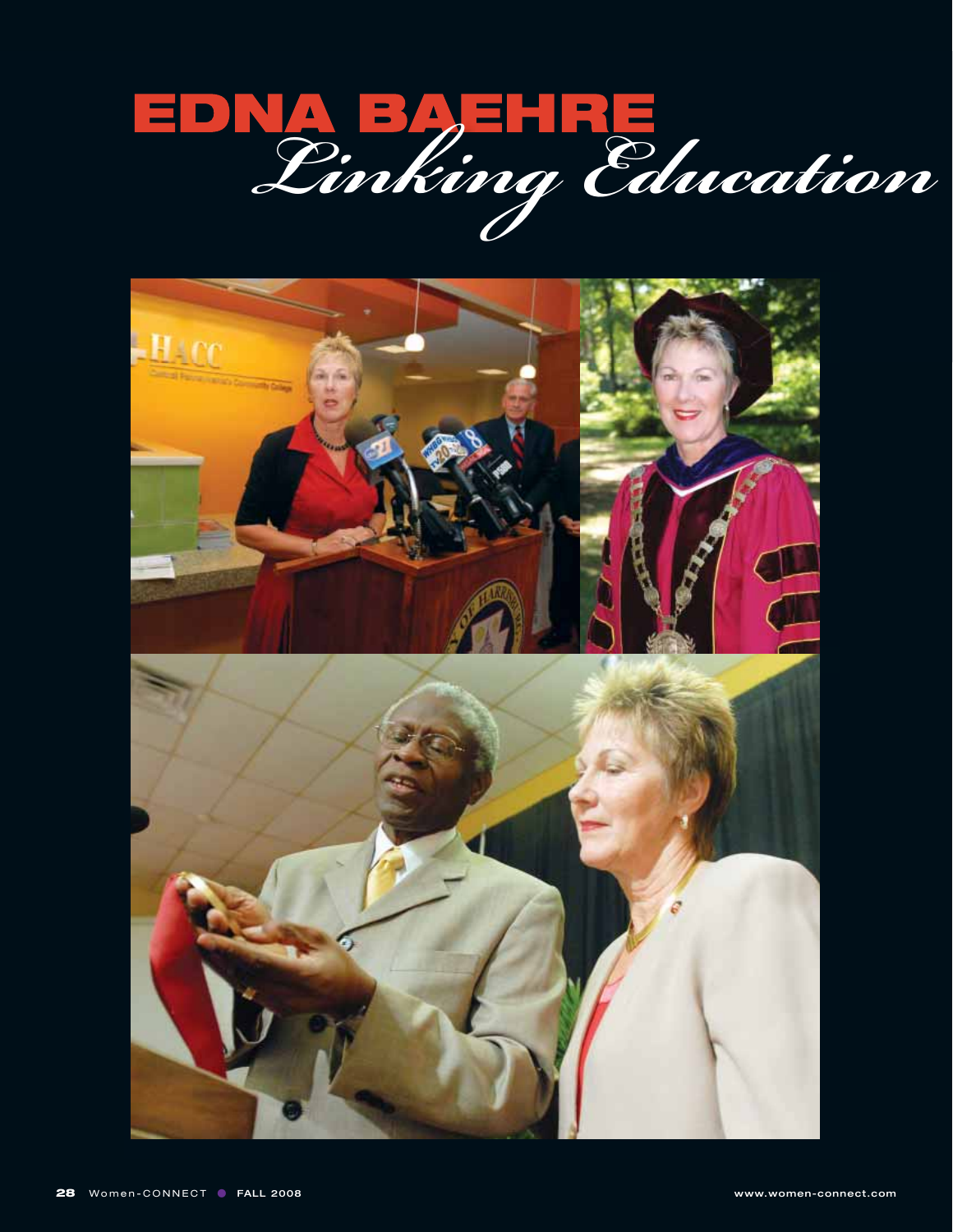and Community

**Example 19 hen a United States Air Force officer extended his hand and said,** "How do you do?" to Edna Baehre, she politely responded, "How do you do?" She was five years old and it was her first attempt at the English la "How do you do?" to Edna Baehre, she politely responded, "How do you do?" She was five years old and it was her first attempt at the English language. It was 1954, and she was living in Ludwigshafen, Germany, where her mom worked as an interpreter for a company that produced cleaning products.

Edna shares her mother's talent with languages and minored in English while studying elementary education at a college in Germany. Her interest in the English language escalated even further when she met an American soldier at a German American Friendship Group at the university. They planned to marry and move to the United States, but her parents would not pay for her airfare. So, she worked at a sauerkraut factory to earn the money.

This was the first in a series of seemingly unrelated jobs that ultimately led to her

current position as president of Harrisburg Area Community College, where she serves as the chief executive officer of the nearly 19,000 student, multi-campus institute that boasts an operating budget of \$130 million.

After coming to the United States, Edna and her husband lived in New York where she attended the University of Buffalo and there earned her doctorate in medieval literature and German language. Her chosen course of study was "totally applicable to everyday living," she notes with a smile. "I can still remember driving through downtown Buffalo after the defense of my dissertation yelling 'Yes!' And the next day I started my new job as a clerk at Dresser Industries' Parts Department in Olean, New York." Edna takes herself lightly and humor is integral to her view of life.

She only worked at the company for three years but made significant, long-term contributions while there. "Everyone had a specialty," she remembers. "I approached management and suggested that interns rotate positions for one month for each job so they could become specialists in a variety of areas. They loved the idea! And since so much of our business was with Germany I also suggested that we have Conversational German Training. And, of



course, I became the trainer for the programs. Only much later did I realize that what I was promoting at Dresser Industries was workplace literacy which would become a major part of my work in my next job responsibilities."

Her next career move, following the birth of her daughter in 1979, was writing curriculum for the Board of Cooperative Educational Services, a part of the secondary school system in New York State. "I worked with mechanics and engineers to identify and break down skills to a step by step process to facilitate teaching." The grant for that